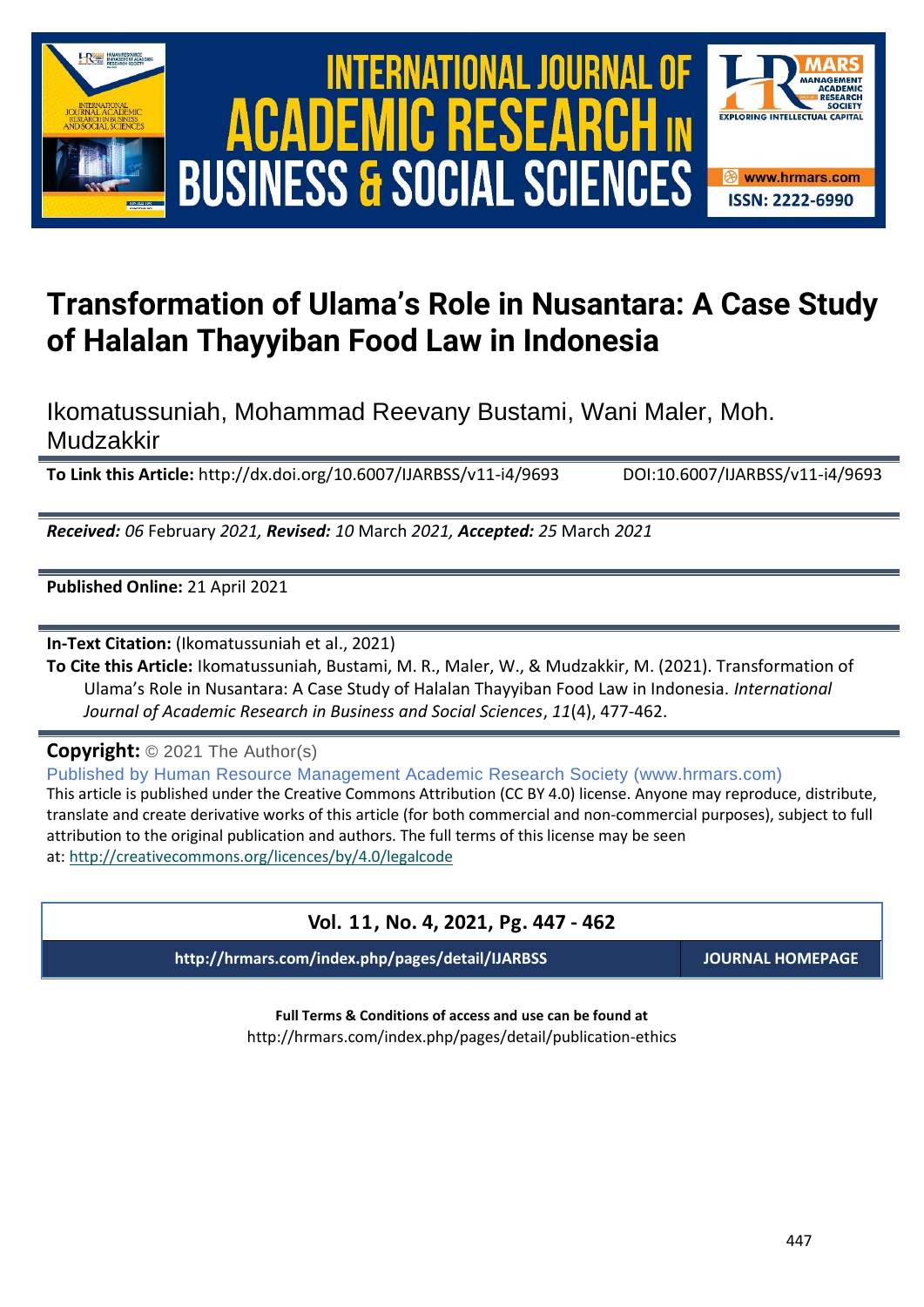

# **Transformation of Ulama's Role in Nusantara: A Case Study of Halalan Thayyiban Food Law in Indonesia**

Ikomatussuniah

Centre for Policy Research and International Studies (CenPRIS) Universiti Sains Malaysia, Malaysia, PUI-PT Ketahanan Pangan, ICEFORY, Universitas Sultan Ageng Tirtayasa, Indonesia

## Mohammad Reevany Bustami

Centre for Policy Research and International Studies (CenPRIS) Universiti Sains Malaysia, Malaysia

# Wani Maler

Centre for Global Archaeological Research (PPAG), Universiti Sains Malaysia, Malaysia

## Moh. Mudzakkir

Department of Sociology, Faculty of Social Sciences and Law, Universitas Negeri Surabaya, Indonesia

### **Abstract**

The history of halalan thayyiban food in Indonesian society is an undone research study. This research is to study the transformation of scholars' (ulama) roles based on the history of halalan thayyiban food law in Indonesia's society. The method used was qualitative data analysis using archival research for the history of halalan thayyiban food and in-depth interviews conducted with figures of several religious-based organisations in Banten-Indonesia to strengthen the results. The respondents were leaders from Muslim and Non-Muslim organisations in Banten Province. In addition, the recorded conversation transcribed was used to support the findings. The results found that the ulama roles in the halal standard are different in three levels of eras. In the pre-colonial period, scholars acted as exemplars of Islam by applying Islamic values in people's daily lives, including the concept of halalanthayyiban food, based on the Islamic boarding school educational system. Scholars became missionaries in the colonial era, who are believed to be enforcers of Islamic law. The colonisers did not interfere in the rules of religion, especially on halalan thayyiban food law. During this period, Islamic law became a custom that developed in the community. Next, the post-colonial era, when the role of scholars on halalan thayyiban food standard is done by issuing halal certificates based on halal fatwas. The government intervened to legalize it under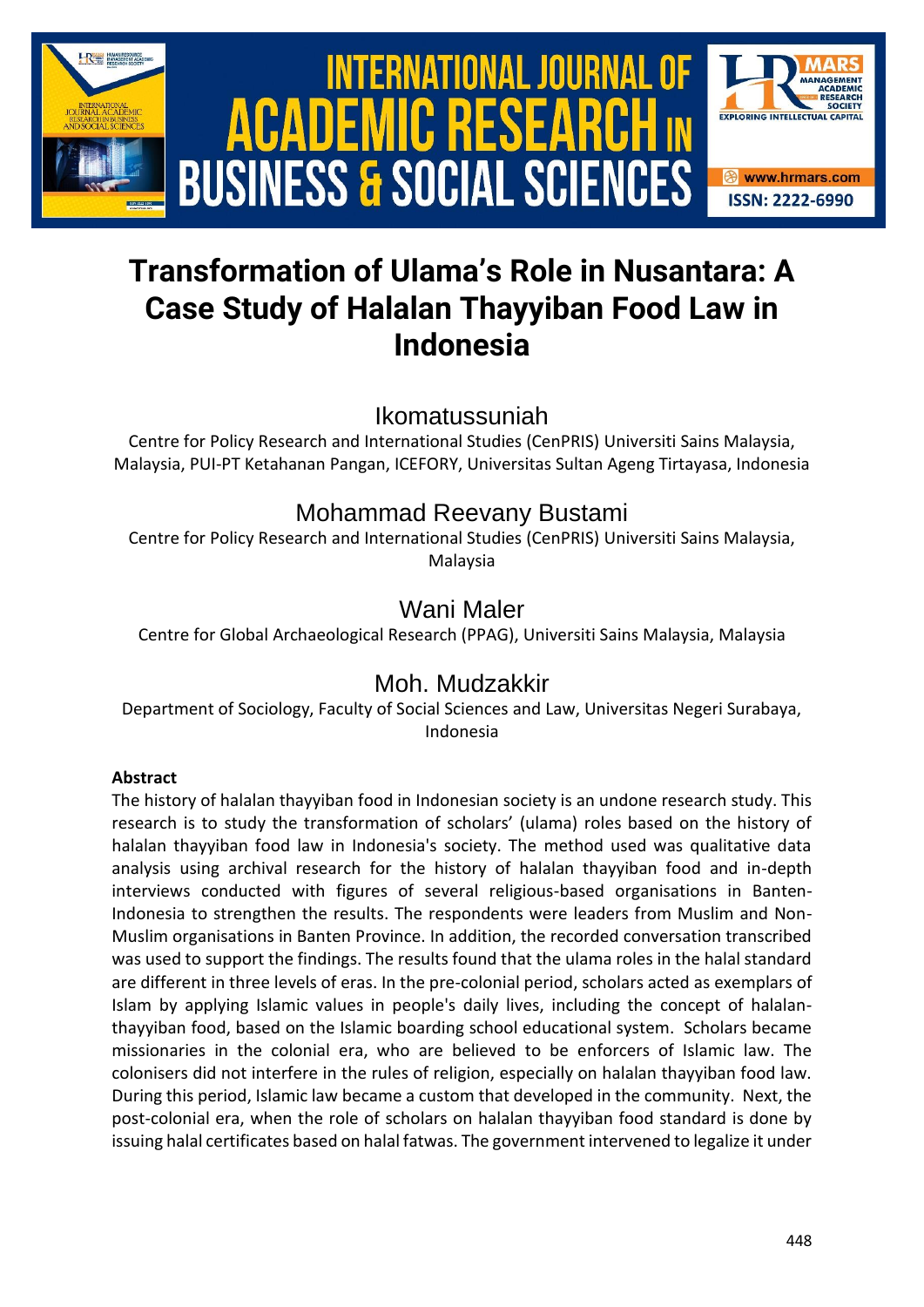public law. The results contributed theory to fill the gap of knowledge about the transformation of ulama roles on halalan-thayyiban food law in Indonesia. **Keywords:** Halalan Thayyiban Food, Law, Ulama, Indonesia, History

#### **Introduction**

Muslim traders first arrived at the trading centres in Nusantara by sea route. Those who came could not go straight back to where they came from, as they had to wait for about six months for the change of wind to sail back. During that time, they waited for their goods sold, then purchased local products and brought it back to their home country. Muslim traders came in groups and lived in villages close to the city port (Tjandrasasmita, 2009).

Muslim traders began to introduce Islamic teachings to the surrounding communities along the coastal areas (Lapidus, 2000). Interaction between Muslim traders and local communities was carried out gradually. It was through communication that the process of Islamization transferred. The account of Tome Pires (1944) explained that the merchants married local women during their stay, which then Muslim families were formed from those marriages. From an economic point of view, foreign Muslim traders gained high status and position, eventually, the nobility and kings tended to marry their daughters to Muslim traders. Moreover, the king would be invited to embrace Islam, then the habits and behaviour of the king who carried out the teachings of Islam were followed by the people. The situation made Islam spread instantly in Nusantara. Furthermore, the Islamic teachings began to be conveyed including related to the principle of halalan thayyiban food.

Around the 15th and 16th centuries, areas that previously under the rule of the Hindu-Buddhist kingdoms were gradually converted to Islam. In this process, Islam succeeded in bringing a education system to the community accessible to all levels of society. This education system introduces the Qur'an and al-Hadith, as well as Arabic script writing that was taught evenly to all people, started from the simplest stage. The recitation of the Quran was taught, began with introduction of the *Hijaiyah* letters, as well as the practice of worship, and Islamic morals. Ulama(s) or *kiayi*(s*)* called as scholar(s) that have the authority to deliver knowledge (Ambary, 1998).

Furthermore, around the  $5<sup>th</sup>$  Hijri, there have been Sufi among the advocators of Islam who came to Indonesia. In the 14th century and later, Islam developed from the west, namely Sumatra and Java, to the east, namely Kalimantan, Sulawesi, and Nusa Tenggara, which were carried out by Indonesian mubaligh (ulama) such as Sunan Prapen, Khatib Dayan, Dato ri Bandang, and Dato Sulaeman. It arose from the occurrence of the initial phase with the maritime trade process that has been take place. Furthermore, the Muslim community was accreting followed by the socialization of Islamic teachings until widely accepted in Indonesia (Ambary, 1998).

As in Indonesia, colonial could not impose law in the form of *civil law* (Meulen, 2011). People in Indonesia already have older laws and are rooted in their daily lives, namely customary law. Thus, they can only "let go" the rule that it brought juxtaposed with the common law that existed long before they came due to the legal transformation in food regulation. During the kingdom period, food was regulated by the king related to micro-way food security with food self-sufficiency in its time. People can meet their food needs independently and they were required to pay tribute to the king after every harvest each year (Munoz, 2009). Micro-way is the interaction between people to meet food needs other than rice -clothes for instance, and it is done by a barter system. The land processing up to the planting was performed at the time according to the customs and customary law that take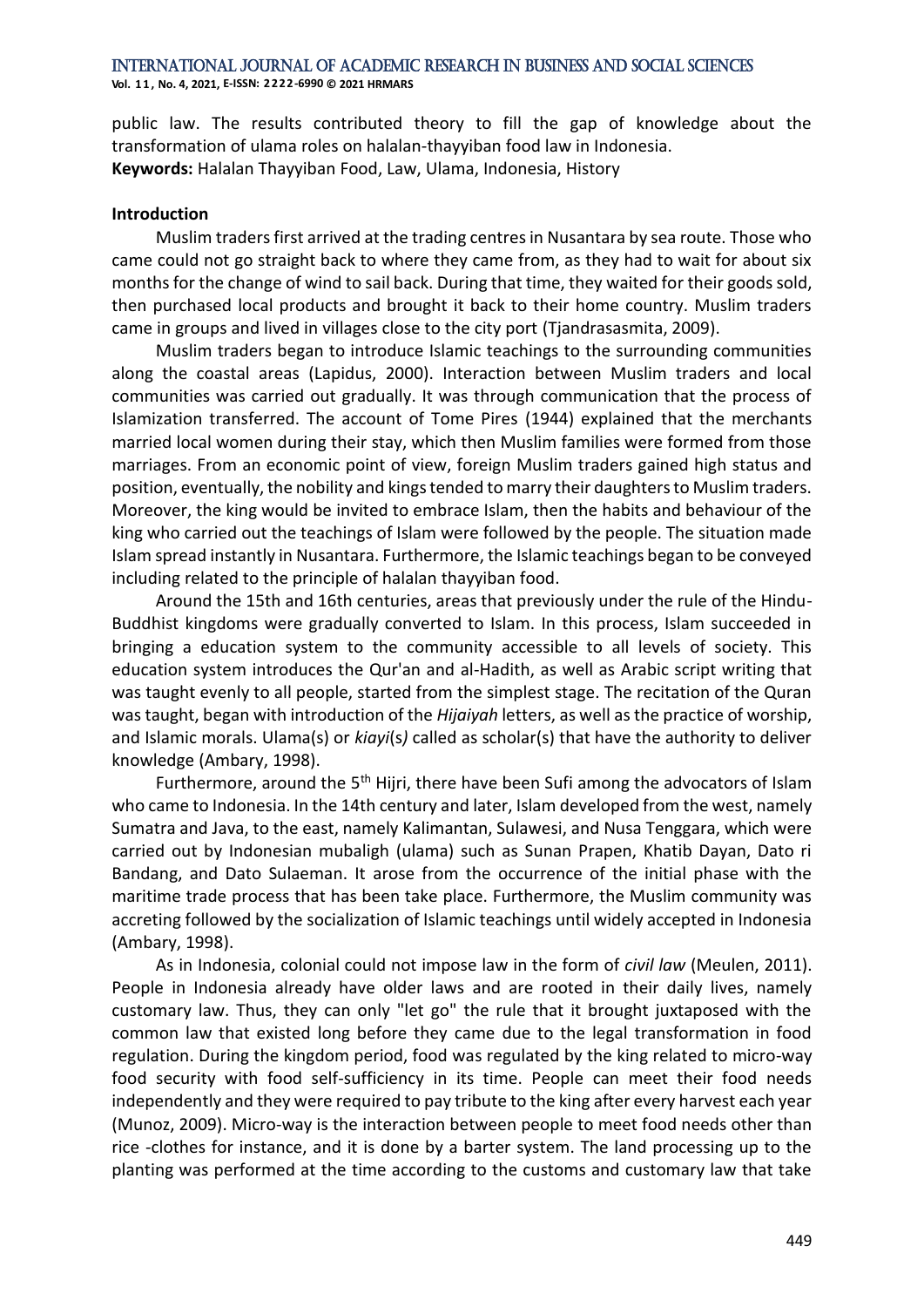**Vol. 1 1 , No. 4, 2021, E-ISSN: 2222-6990 © 2021 HRMARS**

place in the area. Then, Muslim merchants from India and the Middle East came to interact, trade, and socialize with the local community so that Islamic values spread,

This theory was later developed by Snouck Hurgronje who argued, once Islam was firmly based in several port cities of the Indian Subcontinent, Deccan Muslims -many of them lived there as intermediary traders in the Middle East trade with the Nusantara-came to the Malay world-Indonesia as the first propagandists of Islam. Then, they were followed by Arabs -mostly descendants of the Prophet Muhammad SAW due to using the title sayid or syarif- who completed the spread of Islam in the Archipelago. These Arabs appeared in Nusantara both as "priests" and as "priests princess" or *sulthan*. Snouck Hurgronje does not explicitly mention which region in South India that he views as the origin of Islam in the Archipelago. But, he calls the 12th century is the most likely period from the beginning of the spread of Islam in the Archipelago (Azra, 2013).

Based on the explanation above, the grouping of the period to describe the transformation of roles of scholars on halalan thayyiban food law divided into three time periods:

- a. Pre-colonial period occurred before the 16th century AD
- b. The colonial period during the 16th century to the beginning of the 20th century AD
- c. Post-colonial occurred after the 20th century AD until now.

Eventually, the research question is what the transformation appears of the ulama's roles regarding halalan thayyiban food law on three levels of periods, namely pre-colonial, colonial, and post-colonial. The results may fill the gap of knowledge on the evolution of ulama's roles on halalan thayyiban food law, based on a case study in Indonesia.

#### **Literature Review**

#### **Halalan Thayyiban Food in Indonesia**

Meulen (2011) stated that "Western science states, "the food chain from farm to fork" as an existing rule that it is customary in meeting food needs based on local wisdom". Hence, the food law has been institutionalized by the ruler over time, and the development of needs in the community, especially about the rules and laws of halalan thayyiban food for Muslims. Concerning the point of view, there are various theories about the coming of Islam as explained by Azyumardi Azra (2013) in his book, that, "there are a long discussion and debate among experts on three main issues: the origin place of the Islam coming from, its bearers, and the time of its arrival." Furthermore, in other literature, it is said that,

There is no agreement among historians regarding to when Islam began to enter and spread in the Malay world. Existing theories are divided into two categories. Some say that the arrival of Islam was in the first Hijri or  $7<sup>th</sup>$  AD. The perspective of this first category explained by W.P. Groeneveldt, T.W. Arnold, Syed Naguib al-Attas, George Fadlo Hourani, J.C. van Leur, Hamka, Uka Tjandrasasmita, and others. The other theory said that the coming of Islam was on the  $13<sup>th</sup>$  AD. This second category theory was put forward by C. Snouck Hurgronje, J.P. Moquette, R.A. Kern, Haji Agus Salim, and others (Tjandrasasmita, 2009).

The process of spreading of Islam in the Archipelago, including in Indonesia, is carried out through trade, marriage, bureaucracy, education (pesantren), sufism, art, and other aspects (Tjandrasasmita, 2009). Islamic values spread culturally, including the dissemination of the principle of halalan thayyiban food law. Based on this, people interact by using religious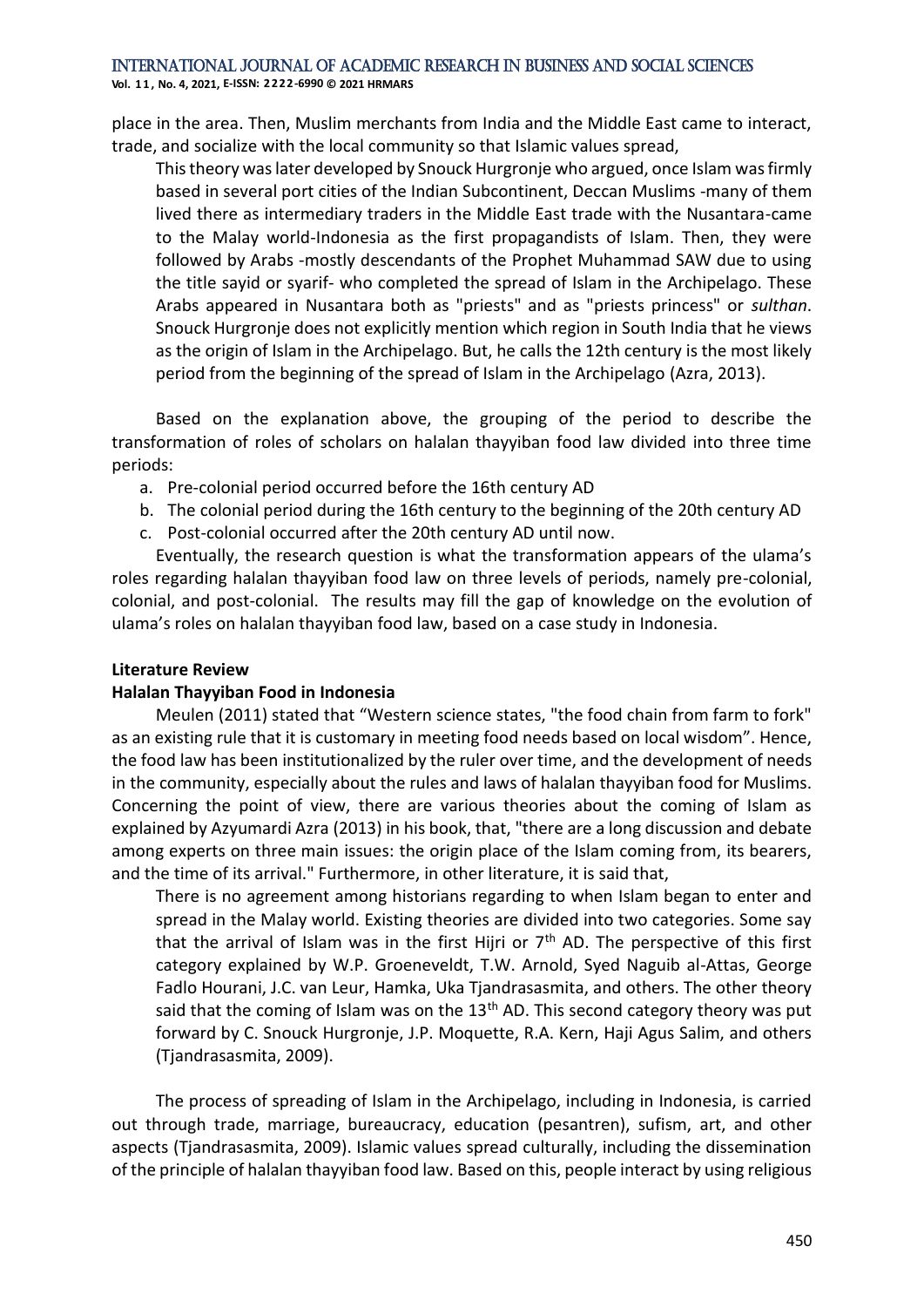**Vol. 1 1 , No. 4, 2021, E-ISSN: 2222-6990 © 2021 HRMARS**

norms containing Islamic teachings applied in their daily lives. Moreover, the historical perspective said that ( Ambary, 1998),

From historical studies, the role of ulama and pesantren (Islamic boarding school) in Indonesia can be traced chronologically, as follows:

- 1. 12th to mid-15th century AD, pesantren developed as a means of socialization of Islam and education of scholars and leaders. In this phase, scholars from outside Indonesia play a role in proclaiming the territory of Indonesia.
- 2. Late 15th to mid-16th century AD, pesantren became one of the education centres and preparation of elite cadres of the royal bureaucracy, and local scholars have become spreaders of Islam in Indonesia.
- 3. Mid-16th century to mid-17th century AD. Scholars and pesantren became a tool of the legitimacy of power.
- 4. Mid to late 17th century AD began to appear competition between pesantren (ulama) and bureaucratic elites. Especially, when the center of Islam shifted inland (Islamic Mataram)
- 5. The end of the 17th century until the end of the 18th century AD. The role of scholars as a reference for legitimacy is one of the tools of the elite government bureaucracy.
- 6. The phenomenon of the history at the end of the 18th century showed that some of the boarding schools were destroyed (Kajoran, Giri, Sumenep).
- 7. At the end of the 18th to 19th centuries, pesantren shifted from a center of power to became an extension of the hand of colonialism, while pesantren became the foundation of people's aspirations again.

Modern developments today are inseparable from the development of history,

It is understood that modern organizations in Indonesia and Malaysia were rooted in ancient kingdoms that flourished 1500 years ago on the islands' coasts. In most social aspects as well as in the political programs of its rulers today, modern countries have developed an enormous social and economic continuity with their predecessors. Studying ancient kingdoms can provide some key to understanding these modern countries. Thanks to the increasingly advanced access to information, historical studies can now easily integrate the various field of research; from archaeology to philology, ethnography, economics, etc., complex new models can now be created and tested. Contrary to the old colonial model, which spread the idea that cultural evolution occurred through the diffusion of more technically and culturally advanced foreign communities (colonial), these new theories tend to propose various factors in explaining the development and evolution of society in Southeast Asia (Munoz, 2009).

Historical development from the kingdom, the colonial to the modern eras is inseparable from interactions of indigenous people. Indigenous people are a group of people who come from one place and develop over a long period in a place that conducts sociocultural, economic, and even religious interactions continuously, and they have their group as their identity. The community is led by a leader who has a significant set of laws that agreed as the standard norm in establishing relationships between individuals and individuals, individuals with groups, and groups with groups.

Rationalization of Islam teachings in everyday life is a sign of implementation of modern norms of local inhabitants. Moreover, private law becomes public law due to the expanded interaction among the community. The development of a society that slowly but surely forced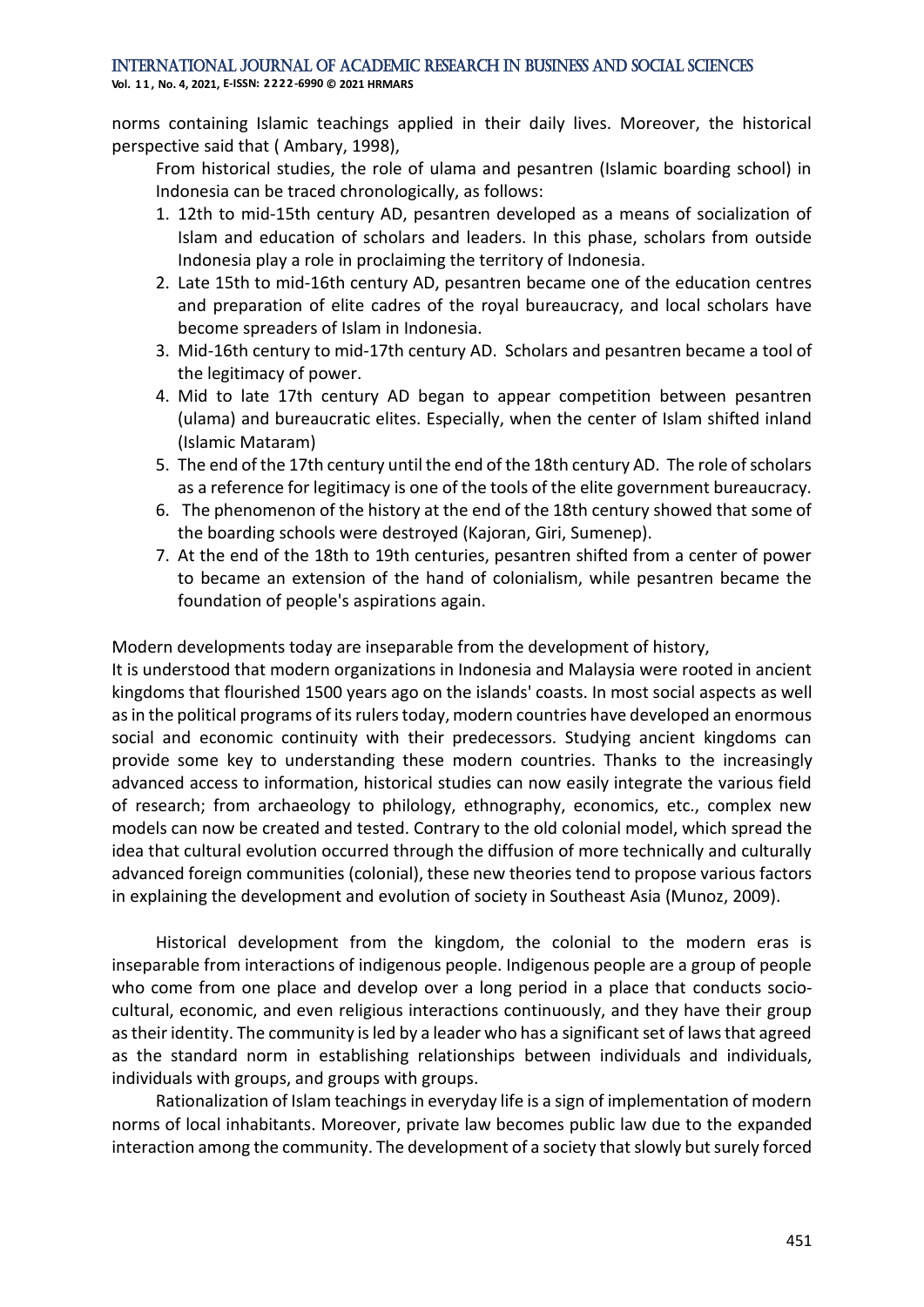the law rooted in colonial transforms the evolution of interaction of people who continue to use customary law and religious law, as before the arrival of colonial in the Nusantara.

#### **Research Design**

The method used was abductive with qualitative data analysis using secondary data and in-depth interviews. The secondary data were from various sources, such as journals, books, and internet sources. The journals and books were adopted in assessing and tracing the history of halalan thayyiban food principle in Indonesia.

Blaikie (2007) described abductive research strategy starts from the social actors' point to explain the social world. In-depth interviews were done with respondents from leaders of various beliefs in Banten, which is the largest spot of halal valley industry in Indonesia to strengthen the findings in this research. The respondents were faith-based leaders from Buddhist, Nahdlatul Ulama, Muhammadiyah, and Indonesian Ulama Council (*Majelis Ulama Indonesia*/MUI) in Banten Province. The interview processes were recorded then transcribed in a verbatim way. Furthermore, the coding process was done and the findings were assessed to answer the objectives. Overall, the result may give new insight into the history of roles of ulama on halalan thayyiban food in Nusantara that can contribute knowledge in halalan thayyiban food law timeline.

#### **Analysis and Discussion**

#### **Halalan Thayyiban Food Principle at Pre-Colonial**

Knowledge of halalan thayyiban principle, especially in food, emerged in line with the development of Islamic law in Indonesia. Islamic law in Indonesia has long lived within the legal consciousness of the Islamic community in Indonesia along with the growth and development of Islam, and it may trace to the early days of Islam entering Indonesia. Before Islam entered, society cultivated animism and dynamism. Furthermore, along with the entry and emergence of various religions in Indonesia, the empires were built based on the religion they belief. For instance, empires based on Hinduism, Buddhism, and Islamic teachings which supported by guardians and teachers of Islam, namely, the establishment of Demak kingdom and the north coast of Central Java (Hardjono, 2008).

Islamic teachings were not just implemented as a belief, but also as a guide in daily life activities in the kingdom areas that applied the values. It is among others seen from the position of the King/Sultan who has three main functions, namely: (1) The Head of the General Government; (2) Head of Defence and Security, and (3) The administrator of the religion section (Azizy, 1980). Therefore, the titles' king took from the names of Islam at the time, such as; Sampeyan Dalem Hingkang Sinuhun, Senapati Hing Ngalogo, the commander-in-chief of the army, and Sayidin Panatagama Khalifatullah, the caliph of Allah in the field of religion. The symbolization of the three functions performed in the spatial layout of the region. Moreover, the square's existence, palaces (now districts), and mosques in Islamic kingdoms in Java appeared. Such influence is then seen also in the entire structure of government formed. Subsequently, the structure of government formation proved by the position of Kanjeng Penghulu, Penghulu Tuanku Mufti, Tuanku Kadi, in addition to the kings and regents, until the position of Lebai, Modin, Kaum, and so-on in addition to lurah, Head of Nagari/Kampung (Soedarna, 1986).

The acceptance and implementation of Islamic Law in Indonesia were evident in the early Islamic kingdoms. At the time of the Islamic Sultanate, Islamic Law was officially enforced as state law. In Aceh, or during the reign of Sultan Agung, namely, Islamic law was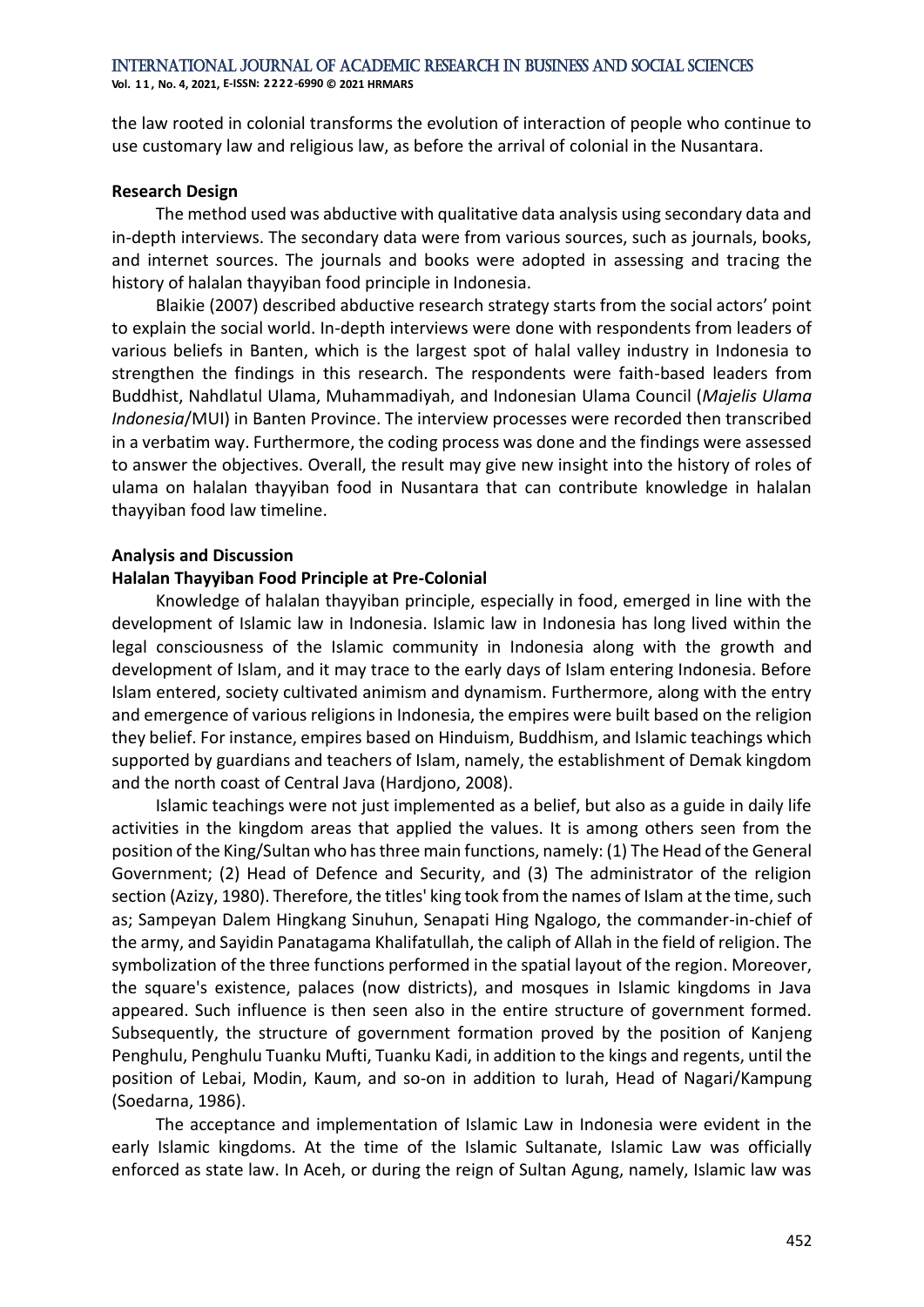**Vol. 1 1 , No. 4, 2021, E-ISSN: 2222-6990 © 2021 HRMARS**

enacted even in a simple way (Azizy, 1980). For example, in Banten during the reign of Sultan Agung Tirtayasa, customary law and religious law were implemented as well. In Wajo, Sulawesi, inheritance law conforms to Islamic law. The same thing also happened in the Bone and Goa area of South Sulawesi, used by Kitab Muharrar and Pepakem Cirebon and other regulations made by B.J.D. Clootwijk. Thus, when the VOC (*Verenigde Qost Indische Companie*) ruled for two centuries (1602-1800 AD), the position of Islamic law remained as it was, prevailing and flourishing among Indonesian Muslims (Hardjono, 2008).

Nuruddin al-Rinary (d. 1077 H / 1666 AD) an Acehnese cleric, was instrumental in spreading Islamic law through a book entitled Sirat al-Mustaqim (straight path) in 1628 AD. This book is the first book distributed throughout Indonesia to become the handle of Muslims in solving their legal problems. The book, by Mufti Banjarmasin, Sheikh Arsyad al Banjary (1122- 1189 H / 1716-1812 AD) who had studied in the Middle East, commented in the book titled Sabil al-Muhtadin (the way of the people who got the guidance), which was then used as a handle in resolving disputes between Muslims in Banjar sultanate area. The sultanate of Palembang and Banten also published several books of Islamic law that became the handle in the matter of family law and inheritance, which was then followed by the kingdoms of Demak, Jepara, Tuban, Gresik, and Ngampel (Surabaya) (Hardjono, 2008).

People at the kingdom period interacted to fulfill their food needs of halalan thayyiban foods based on customary and religious laws that prevailed. To meet their food needs as a source of food security for the sake of survival, they did agricultural processes, livestock, fisheries, irrigation, plantations, and trade following the traditional and religious values that were taught by the ancestors. Moreover, it was done privately, without any interference from the authorities.

The Muslim community that developed in Indonesia has social interactions with Hindu and Buddhist people and others who have been present in the archipelago. Social engagement has been carried out through community relations, where non-Muslim communities know and respect Islamic values. The acceptance of pluralism emerged with tolerance implementation on halalan thayyiban food availability carried out among the faithbased community at the time, as presented by Buddhist leaders in Banten as follow, $1$ 

In the old days, the Chinese realized that they have to present halal food for Muslim guests at a party or an event. There must be two separate tables presented between halal and haram food. The event organizer understands the law regarding the cuisine of Muslims. Eventually, they will separate the raw materials, the cooking utensils, the cooking process, and the cook from haram things.

The implementation of Muslim and non-Muslim interactions in the fulfillment of halalan thayyiban food was carried out with religious tolerance at that time.

#### **Halalan Thayyiban Food During Colonial**

Halalan-thayyiban food law in the era of colonial is carried out based on customs or customs based on Islamic law, which it has been running in the community. The rules in a structured manner in the legislation have not been formulated, so the people learn,

<sup>1</sup>Based on the results of an in-depth interview with Romo of Buddhists in Banten Province as a Public Relations Vihara Avalokitesvara Banten, and he concurrently serves as a Buddhist Extension Officer in Banten Province, 21/08/2019, 10.30-13.00 WIB.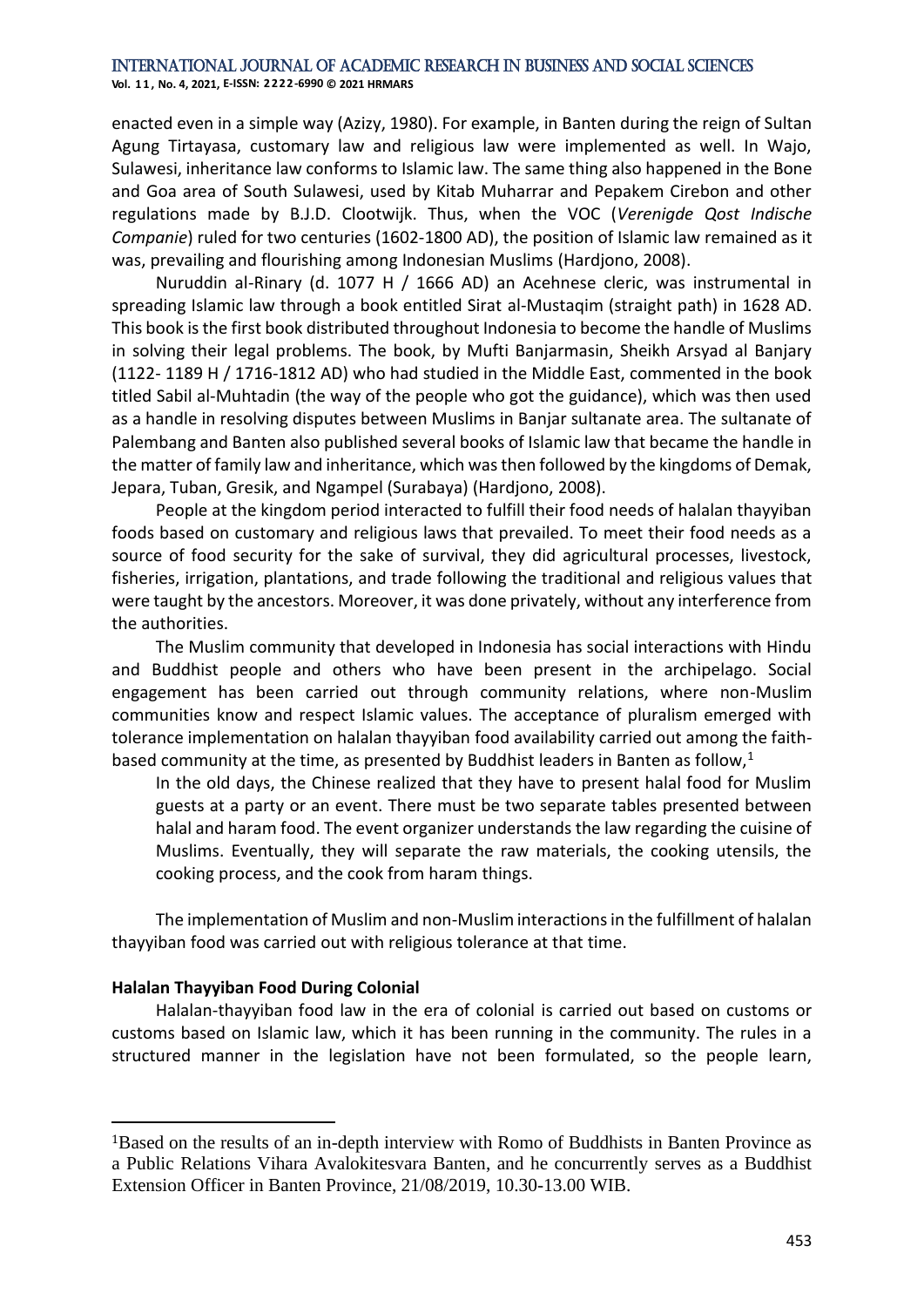**Vol. 1 1 , No. 4, 2021, E-ISSN: 2222-6990 © 2021 HRMARS**

understand, and implements halalan thayyiban food principle comes from teachers, scholars, and parents.

The Dutch never attacked the Islamic kingdoms directly, but the Dutch took advantage of internal conflicts and imposed agreements, and subsequently carried out *devide et-empera* politics. The struggle against colonial invaders involves a physical strive with the leadership, namely the bureaucratic elites and clerics, without touching the affairs or rules related to food law (Ambary, 1998). Furthermore, Dutch policy towards Islam and Islamic law in Indonesia can be divided into two periods. The first was the period of VOC rule from 1596 to the mid-19th century. This period was interspersed with the Reign of England in 1811-1816 AD. The second was the mid-19th century until the end of Dutch rule in Indonesia (Iqbal, 2009).

The position of Islamic Law during the VOC lasted for approximately two centuries. However, when the VOC government ended, and Dutch's rule regulated the Indonesian archipelago, its attitude to Islamic law changed gradually and systematically. In the time of Daendels (1808-1811), the change began. At that time, Islamic law was the original law of indigenous peoples. Daendels issued a regulation stating that the religion of Javanese and its natives should not be disturbed. He also asserted the position of the chief (*penghulu*) as an expert of Islamic law (Suntana, 2014).

According to the law experts, Salomon Keyzer (1823-1868) and Lodewijk Christian van den Berg (1845-1927) held that the law prevailed among the Javanese and other islands followed the religion that adopted by local people. If he converts to Islam, it is the law of Islam that applies to him. That is, Islamic law becomes customary law in the community. Their opinions helped Dutch Indies government officials get to know the Islamic law that applies among the Islamic community. Ali (2013) stated Van den Berg wrote on Islamic law according to the Syafi'i and Hanafi sects in 1884, and later he wrote about family law and Islamic inheritance law in Java and Madura with some irregularities in 1902. He also recommended that Islamic law be carried out by Dutch judges, with the support of Islamic rulers and or Islamic scholars.

In the 19th century until independence, although the Dutch colonial government had interfered a lot in the affairs of Muslims in politics and economy, Islamic law was still implemented by the Muslim community of the Archipelago, including the existence of a religious judiciary with the authority of clerics as an institution of dispute resolution between Muslims remained. Thus, the Dutch colonial government could not eliminate or even remove the existence of Islamic law. It has given the reality of the Muslim archipelago community that has long used the religious judiciary not only as a legal institution in resolving disputes but also has become a robust Islamic identity as a custodian of the continuity of Islamic law in the Archipelago related to inheritance, marriage, and others, including food issues (Aripin, 2013).

The sources of halalan thayyiban food law used are al-Quran, and Al-hadith taught through formal and non-formal education. Halalan thayyiban food studies related to how to plant, how to slaughter, how to cook to the manner how to consume are taught culturally. Moreover, it is understood as a law that must be obeyed and valued as worship.

Banten kingdom was known as a kingdom based on Islamic teachings in Nusantara. Nowadays, Banten province is sighted as the first largest halal industry in Indonesia. Furthermore, halalan thayyiban food in Banten carried out long before Indonesia became independent,

All stakeholders must involve in realizing Banten as the center of the halal industry. Furthermore, Banten is known as a recognized trading center during the leadership of Sultan Hasanuddin.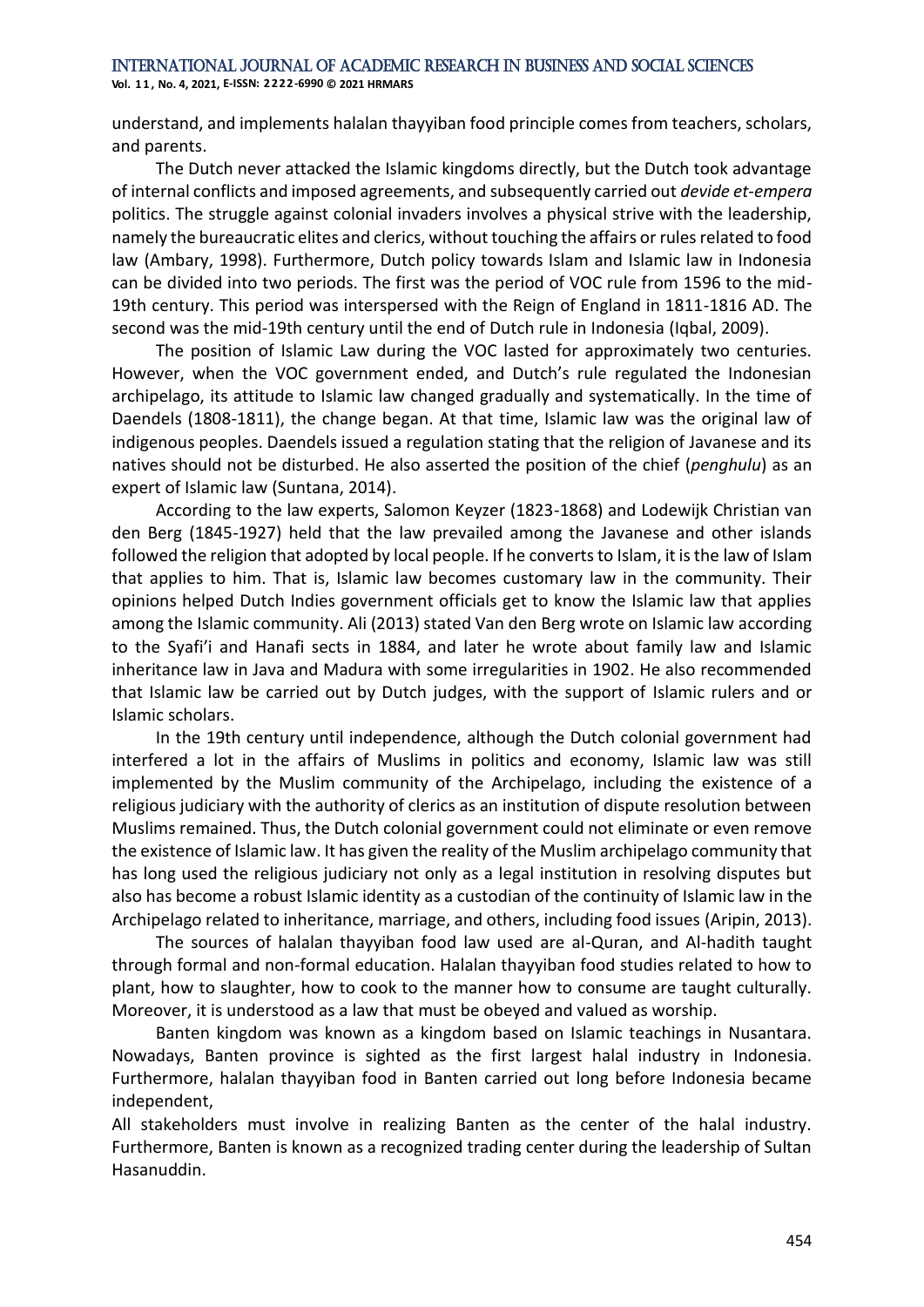**Vol. 1 1 , No. 4, 2021, E-ISSN: 2222-6990 © 2021 HRMARS**

Moreover, Islamic teachings spread under the first sultan in Banten, In the era of the first sultan of Banten, Maulana Hasanuddin (1527-1570) began to establish an Islamic kingdom in Banten since the takeover of power by the kingdom of Demak. During the sultanate of Maulana Hasanuddin, it controlled both sides of the Sunda strait and extended to South Sumatera. During his time, the Sultanate of Banten showed significant progress as an Islamic kingdom in the Nusantara (Anggraheni, Attamimi, & Jumardi, 2020).

The habit that Muslims do in everyday activities on halalan thayyiban food evolves into customary law in the local neighborhood in Banten. As said by a Muslim leader from Muslimat Nahdlatul Ulama at Banten Province that, The theory of reception explains that Islamic principles were allowed as customary law. There is a rebuttal to the thought that Islamic law is unacceptable before the reception by customary law. Such rebuttal is that customary law is unsuitable if it is contrary to Islamic law. Muslims were robust to uphold the teachings of their belief so that the teachings of the religion become habitual, cultured, and finally accepted by customary law.

#### **Halalan Thayyiban Food in Post-Colonial**

Food regulation for the fulfillment of food security in Indonesia has undergone evolution after the arrival of the colonial. It happens because of the increasing population growth so that the need for land for housing is increasing, and this causes the transfer of land functions from agricultural land, plantations, and fisheries into residential areas, even industrial areas, as a result of the current globalization in economic development locally, regionally and internationally. It causes the fulfillment of quality food to be hampered. Arrangements that initially used customary and religious laws seemed to be eliminated by the performance of legal arrangements through the regulation under the pretext of protecting citizens using the legal system they carry and apply in the country (Mudiono & Wasino, 2015). However, problems in colonial times related to food regulation established, for example, during the colonial period in Indonesia occurred,

Demands on the production of peasants through mastery of land use have been a problem since the early days of colonial. Discussions about the nature of land ownership and about how the agrarian base are burdened by taxes, which have been started since the late 18th century and continued until the early 20th century which is of colonial importance (Mudiono & Wasino, 2015).

The interruption of colonial in food regulation leads to disharmony of interaction in society. Public law takes a role to conduct rules to protect Muslims in obtaining food products following Islamic sharia. Furthermore, food law in Indonesia requires halal logos for food products for Muslims. The Act is Act No. 18/2012 on Food. In addition, halal and haram of agricultural food products described that,

All agriculture products, vegetables, and fruits may be eaten, except those that bring harm or intoxication, either directly or through the process, then all kinds of plants containing toxins or intoxicating are forbidden to eat (Zulham, 2018).

Regulations based on religious norms -to protect faith-belief communities- are gradually applied in public law. The Food Law explanation mentioned that halal certification for a halal food product is essential for Indonesians who embrace Islam (Nikmah, 2015). Ulama in Banten said that in Indonesia, halal certification for products is required,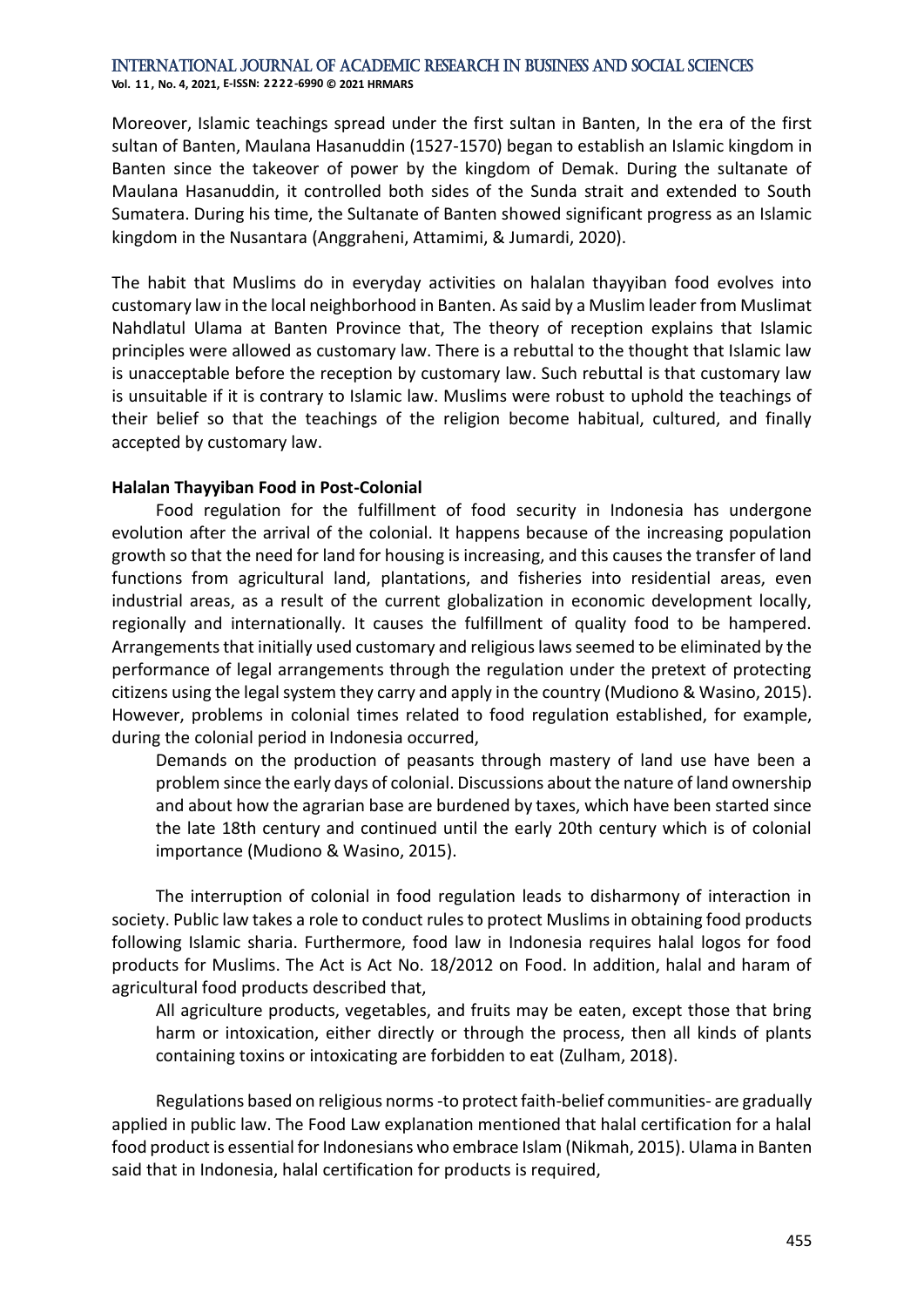The law formed to construct religious values in halal products was finally conducted and passed in 2014, by establishing Act No. 33/2014 on Halal Product Assurance with the Indonesian Ulama Council as an authoritative holder on the halal fatwa.

Government establishes halal regulations to protect Muslim consumers. In terms of halalan thayyiban food products quality assessment, producers become the main subject to guarantee the quality of products in every level of production stages. Based on the food law, food in Indonesia must not conflict with religion, beliefs, and culture of the community as refered to the Table 1 below.

| <b>No</b>               | Article(s)      | <b>Description</b>                                                                                                                                                                                                                                                                                                                                                    |
|-------------------------|-----------------|-----------------------------------------------------------------------------------------------------------------------------------------------------------------------------------------------------------------------------------------------------------------------------------------------------------------------------------------------------------------------|
| 1                       | 1(4)            | Food Security is the fulfillment of Food from the state level down to the<br>individuals, that is reflected by sufficient food availability, both in<br>quantity and quality, safe, diverse, nutritious, prevalent and affordable<br>as well as not conflicting with religion, belief and culture, to live healthy,<br>active and productive in a sustainable manner. |
| $\overline{2}$          | 37(1)           | Food Import implemented to fulfill domestic consumption necessity<br>must fulfill the requirement of safety, quality, nutrition and not in conflict<br>with religion, belief or culture.                                                                                                                                                                              |
| 3                       | 48(1)(b)        | Food Distribution as intended in Article 47 is performed through:<br>(b) management of Food distribution system that maintains security,<br>quality, nutrition and not in conflict with religion, belief and culture.                                                                                                                                                 |
| 4                       | 59 $(b)$        | Government and Regional Government must increase the quantity and<br>quality of Food consumption for the people through:<br>(b) Diverse Food provision, nutritionally balanced, safe and not in conflict<br>with religion, belief, and culture;                                                                                                                       |
| 5                       | 67(1)           | Food Safety is implemented to maintain Food to be safe, hygienic,<br>excellent, nutritious and not in conflict with religion, belief and culture.                                                                                                                                                                                                                     |
| 6                       | 95 (1) &<br>(2) | (1) Government and/or Regional Government performed control on<br>implementation of halal product guarantee system for Food that<br>is required.<br>(2) Implementation of halal product guarantee system for those<br>required as intended in paragraph (1) is executed according to the<br>provision of the regulating legislation.                                  |
| $\overline{\mathbf{z}}$ | 101(1)          | Everyone stated on the label that the Food being traded is halal according<br>to the requirement is responsible for its truth.                                                                                                                                                                                                                                        |
| 8                       | 105(1)          | Everyone stated on the label that the Food being traded is halal according<br>to the requirement is responsible for its truth.                                                                                                                                                                                                                                        |

#### **Table 1: Non-conflicted Requirements on Food Law**

*Source: Indonesia's Act No.18/2012 on Food*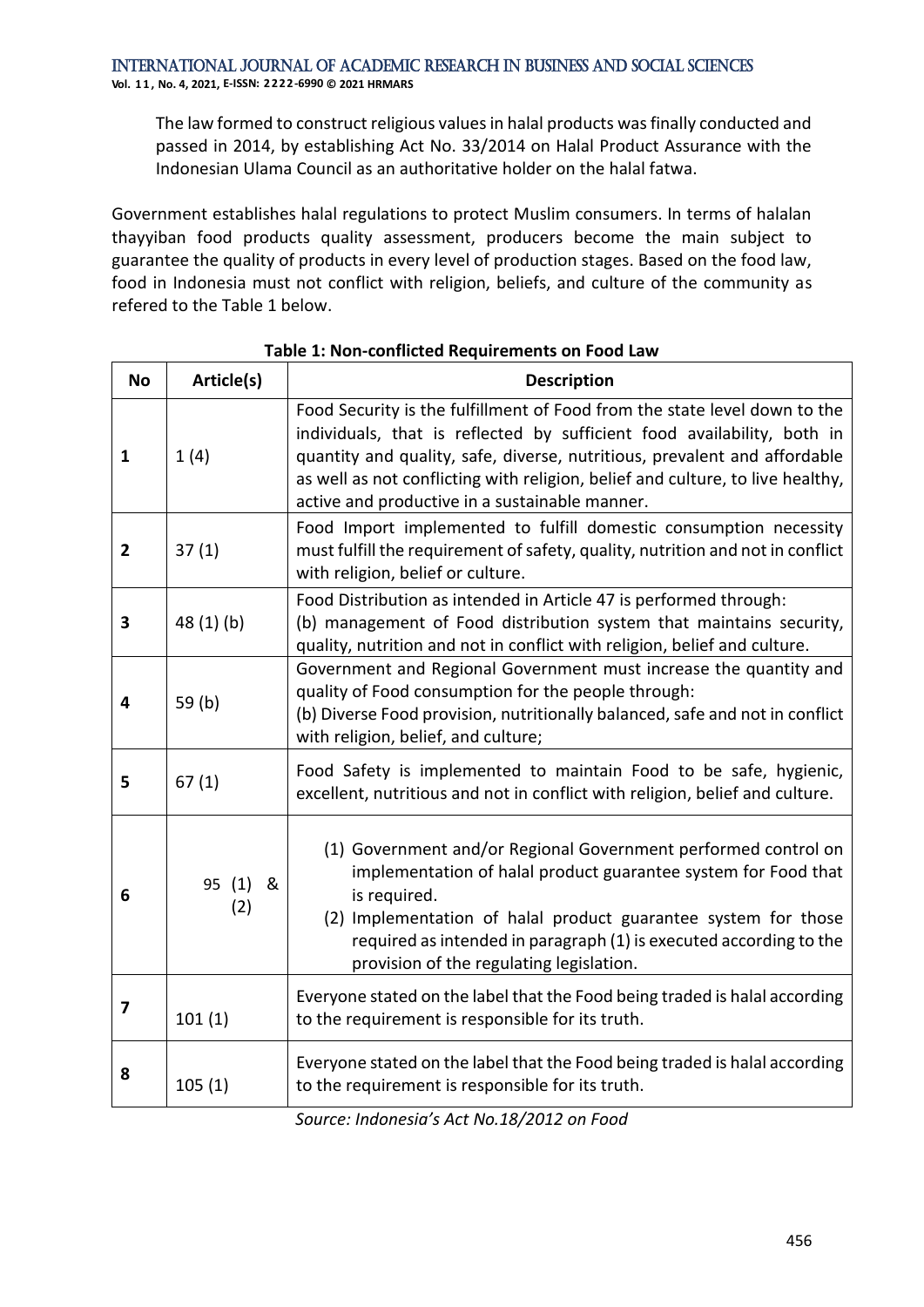The resulting food products should not be contrary to the religion, beliefs, and culture of the community has the meaning that among others, food that meets halal requirements for Muslims or food that prohibited from being consumed according to religion, beliefs, and culture of people in Indonesia.

Faridatun Nikmah (2015) explained that processed products -such as food, beverages, medicines, and cosmetics- may be categorized into *mutasyabihat* (syubhat) groups if the products come from countries where most its population were non-Muslim. Even though, if the raw materials are holy and halal, because it is not closed the possibilities -the process of making- it mixed or using haram materials. Thus, these processed products for Muslims are not a trivial issue, but a big problem. Naturally, Muslims are concerned about getting firm the legal status of these products. So, there is no doubt about purchasing and consuming food products. Therefore, Indonesia reformulated the law on halal products and worthy of consumption, namely Act No. 33 of 2014 on Halal Product Assurance.

The role of scholars in the era of post-colonial related to halal food is to issue halal *fatwa*(s). Moustafa Kaseem (2011) stated *fatwa* means to answer a question pertaining to the religious ruling of a particular action. Furthermore, halal product assurance interprets as a legal certainty by issuing a halal certificate. It is a halal product recognition established by the halal agency following the halal *fatwa* of MUI. A series of MUI *fatwa*(s) that were published related to halalan thayyiban food products were described in Table 2 below.

| <b>No</b> | Fatwa/Year                                                            | <b>Description</b>                                                                                                                                                                                                     |
|-----------|-----------------------------------------------------------------------|------------------------------------------------------------------------------------------------------------------------------------------------------------------------------------------------------------------------|
| 1         | 18 Syafar 1405 H / 12<br>November 1948 at Masjid<br>Istiqlal, Jakarta | Fatwa about eating and cultivating frogs.<br>MUI fatwa commission meeting expanded with several<br>envoys of the Regional Ulama Council, several deans of the<br>IAIN sharia faculty, and experts from IPB.            |
| 2         | 24 Syawal 1396 H / 18<br>October 1976                                 | MUI fatwa Commission on the mechanical slaughter of<br>animals.                                                                                                                                                        |
| 3         | 11-17 Rajab 1400 H / 26<br>May - 1 June 1980                          | MUI in the second national meeting on food and beverage<br>mixed with najis (unclean things).                                                                                                                          |
| 4         | 17 Jumadil Awal 1403 H /<br>12 March 1983 in Jakarta                  | Commission of MUI fatwa hearing on eating rabbit meat.                                                                                                                                                                 |
| 5         | 13-14 Rabi'ul Akhir 1414 /<br>30 September 1993 in<br>Jakarta         | The law of alcohol in beverages. National mudzakaroh on<br>alcohol in beverage products organized by the Institute of<br>Food Studies, medicines, and cosmetics of LPPOM-MUI.                                          |
| 6         | 16 December 2000                                                      | Fatwa of halal products determination.<br>Fatwa Commission of the Indonesian Ulama Council in<br>Commission meeting with LPPOM MUI, on Wednesday and<br>Saturday, 17 & 20 Ramadan 1421 H / 13 & 16 December<br>2000 M. |
| 7         | 01/2001                                                               | Guidelines for reporting the audit results of slaughtering<br>animals for flavoring products from PT. Ajinomoto<br>Indonesia. Determination of Halal Products.                                                         |

**Table 2:** *Fatwa* **of MUI on Food from Pre-Colonial to Post-Colonial**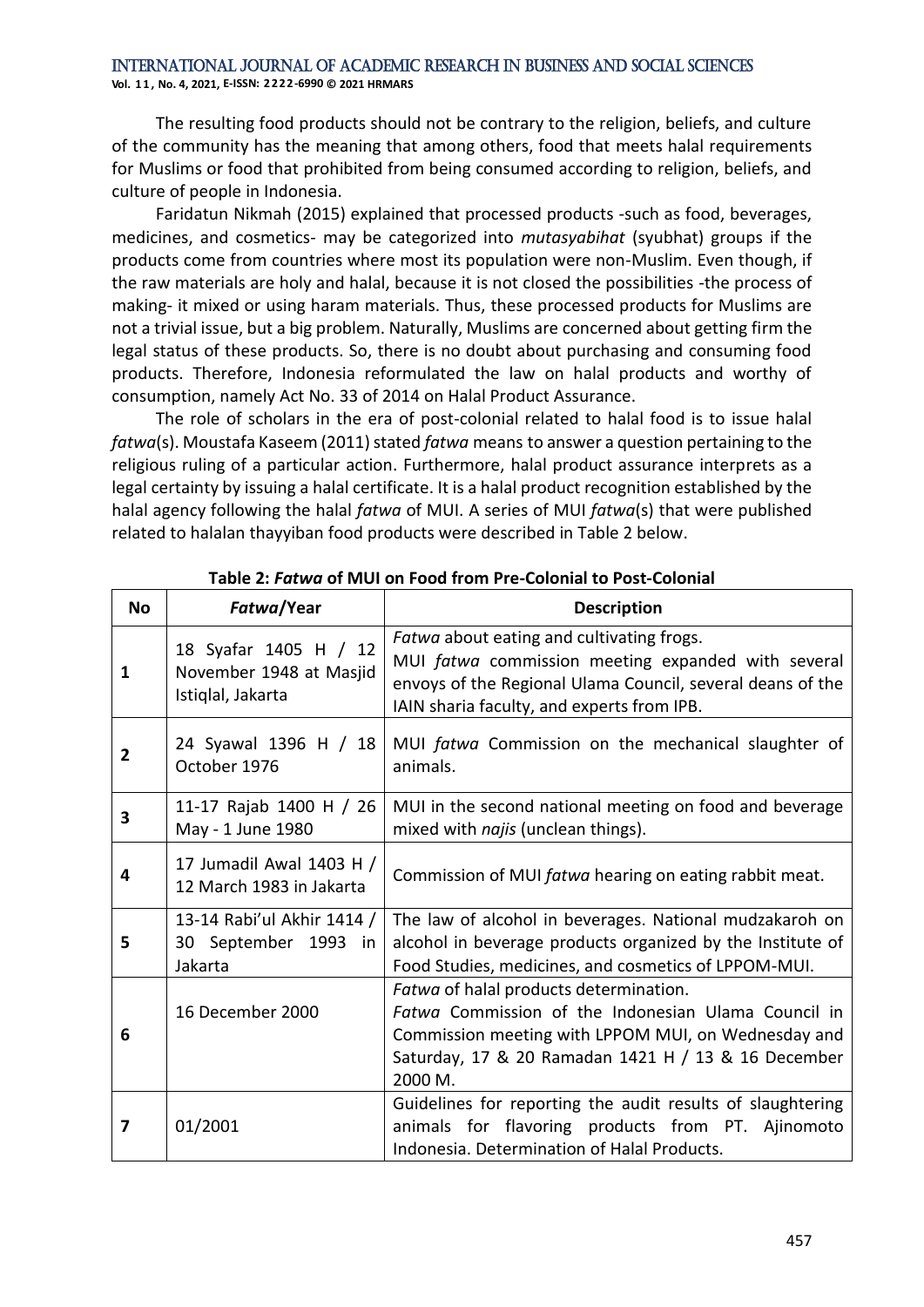**Vol. 1 1 , No. 4, 2021, E-ISSN: 2222-6990 © 2021 HRMARS**

| 8  | 4/2003           | Standardization of halal fatwa                                                                                                                                                                                                                                              |
|----|------------------|-----------------------------------------------------------------------------------------------------------------------------------------------------------------------------------------------------------------------------------------------------------------------------|
| 9  | 11/2009          | The law of alcohol                                                                                                                                                                                                                                                          |
| 10 | 12/2009          | Halal Slaughter Certification Standards                                                                                                                                                                                                                                     |
| 11 | 30 December 2009 | Fatwa Decree of the Fatwa Commission of the Indonesian<br>Ulama Council on the Determination of Halal Products.<br>Fatwa Commission of Majelis Ulama Indonesia, in a meeting<br>of the Commission with LPPOM MUI, on Wednesday, 13<br>Muharram 1431 H / 30 December 2009 M. |
| 12 | 01/2010          | Use of microbes and microbial products in food products.                                                                                                                                                                                                                    |
| 13 | 07/2010          | Coffee of Civet                                                                                                                                                                                                                                                             |
| 14 | 33/2011          | The law of food and beverage colouring from cochineal<br>insects.                                                                                                                                                                                                           |
| 15 | 25/2012          | The law of consuming snails.                                                                                                                                                                                                                                                |
| 16 | 43/2012          | Misuse of formalin and other hazardous materials in the<br>handling and processing of fish.                                                                                                                                                                                 |
| 17 | 47/2012          | The use of fur, hair, and horns from halal animals that are<br>not slaughtered syar'i for foodstuffs, medicines, and<br>cosmetics.                                                                                                                                          |
| 18 | 52/2012          | The law of farm animals that are fed from unclean goods.                                                                                                                                                                                                                    |
| 19 | 27/2013          | The use of Shellac as foodstuffs, medicines, and cosmetics.                                                                                                                                                                                                                 |
| 20 | 35/2013          | Genetically engineering and its products.                                                                                                                                                                                                                                   |
| 21 | 36/2020          | Fatwa on Eid al-Adha prayer and the slaughter of sacrificial<br>animals during the covid-19 outbreak.                                                                                                                                                                       |

*Source:<https://mui.or.id/fatwa><sup>2</sup>*

<sup>2</sup> Accessed on 27/12/20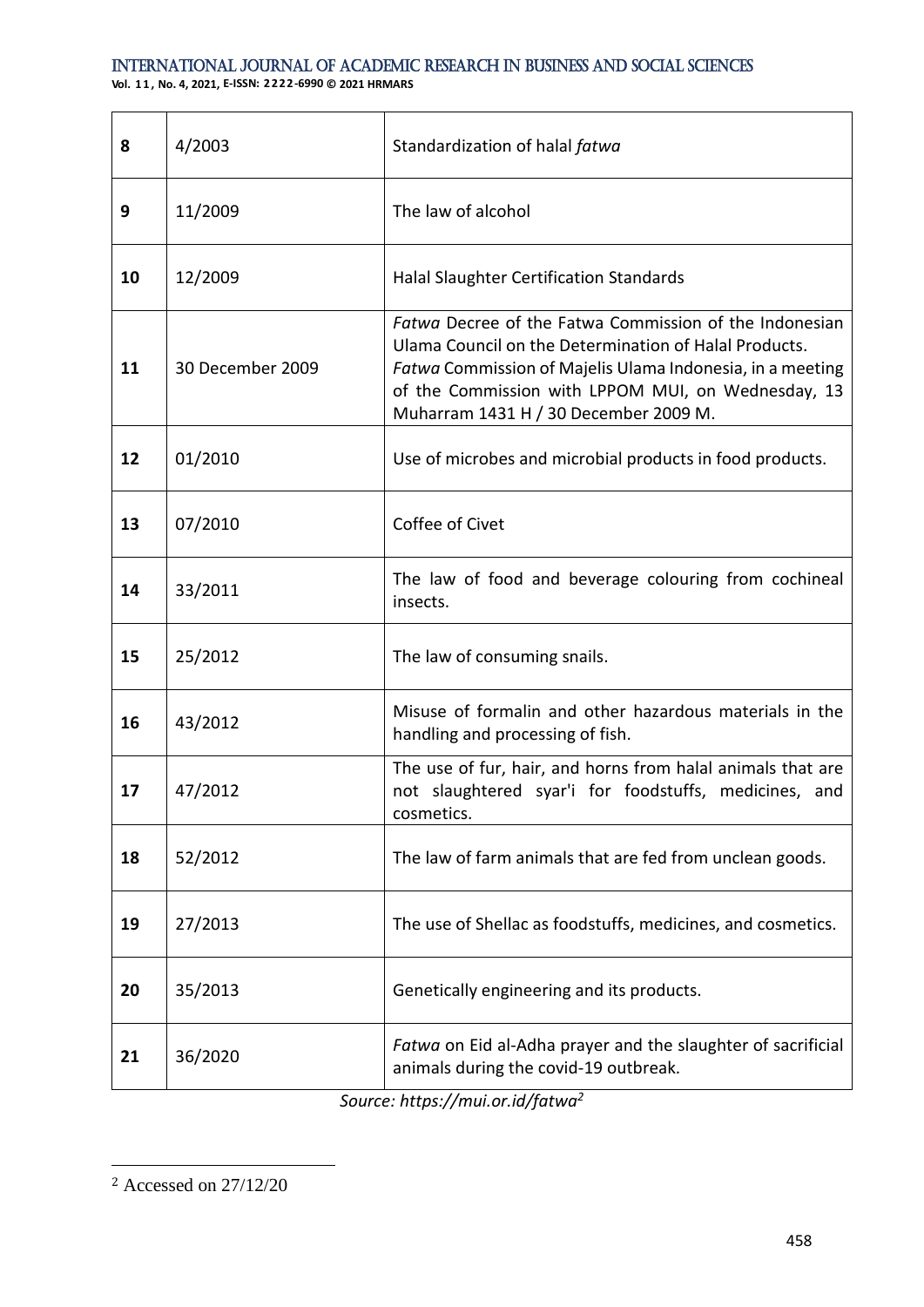#### **Conclusion**

The role of scholar/ulama in spreading Islam is highly respected by the community. In Nusantara, their role in each era is very dominant because they are people who are believed to understand religion, including about halalan thayyiban food law. The history of halalan thayyiban food law in Indonesia's society divides into three times: pre-colonial, colonial, and post-colonial.

The scholars' role, in pre-colonial, carried out the spread of Islamic teachings through the education system in the community. They were teaching the contents of the Quran and Al-hadith, including the principle of halalan thayyiban food. The beginning of halalan thayyiban food law history is from the entry of Islam brought by the merchants, and then the spread was carried out by the scholars. Furthermore, pesantren became a tool for scientific transfer related to Islamic teachings, and people believe in the teaching system built by pesantren.

During colonial, scholars played a full role in determining that food was halal or haram. The study of food law, in particular, is more to private law -when belief-norms implemented without the intervention of colonial rulers. The invaders who came already understood that Islamic law became a culture and customary law in Indonesia. Subsequently, related to halalan thayyiban food law application could not be disturbed. The colonial government did not interfere in the regulation of halalan thayyiban food law.

The role of scholars, in post-colonial is issuing a halal *fatwa* on products. On its way, Majelis Ulama Indonesia established halal certificates for halal-verified products to provide certainty for Muslim consumers. When a trade has expanded and not only in the Archipelago, halalan thayyiban food commodity has an extensive market share and promises to bring enormous profits. Eventually, the government feels the need to intervene in maintaining and protecting Muslims' rights. Public law on food established by the government as a real action to assure Muslims get their rights. In Indonesia, halal food regulates in Acts of food law and halal product assurance. Institutionalization of halal standard established under public law authority. The authority spread on various departments, such as Halal Product Assurance Organizing Agency (*Badan Penyelenggara Jaminan Pangan Halal*/BPJPH), The National Agency for Food and Drug Control (*Badan Pengawas Obat dan Makanan*/BPOM), Assessment Institution of Food, Drugs and Cosmetics Majelis Ulama Indonesia (*Lembaga Pengkajian Pangan Obat-obatan dan Kosmetika Majelis Ulama Indonesia*/LPPOM-MUI). However, the role of ulama remains as the main decider on halal standards by establishing halal *fatwa*. Furthermore, it is strengthened by government halal agencies in establishing legalized halal certificates issued.

The glance exposures in Table 3 describe the transformation roles of ulama on halalan thayyiban food law in Indonesia in three periods, namely, pre-colonial, colonial, and postcolonial.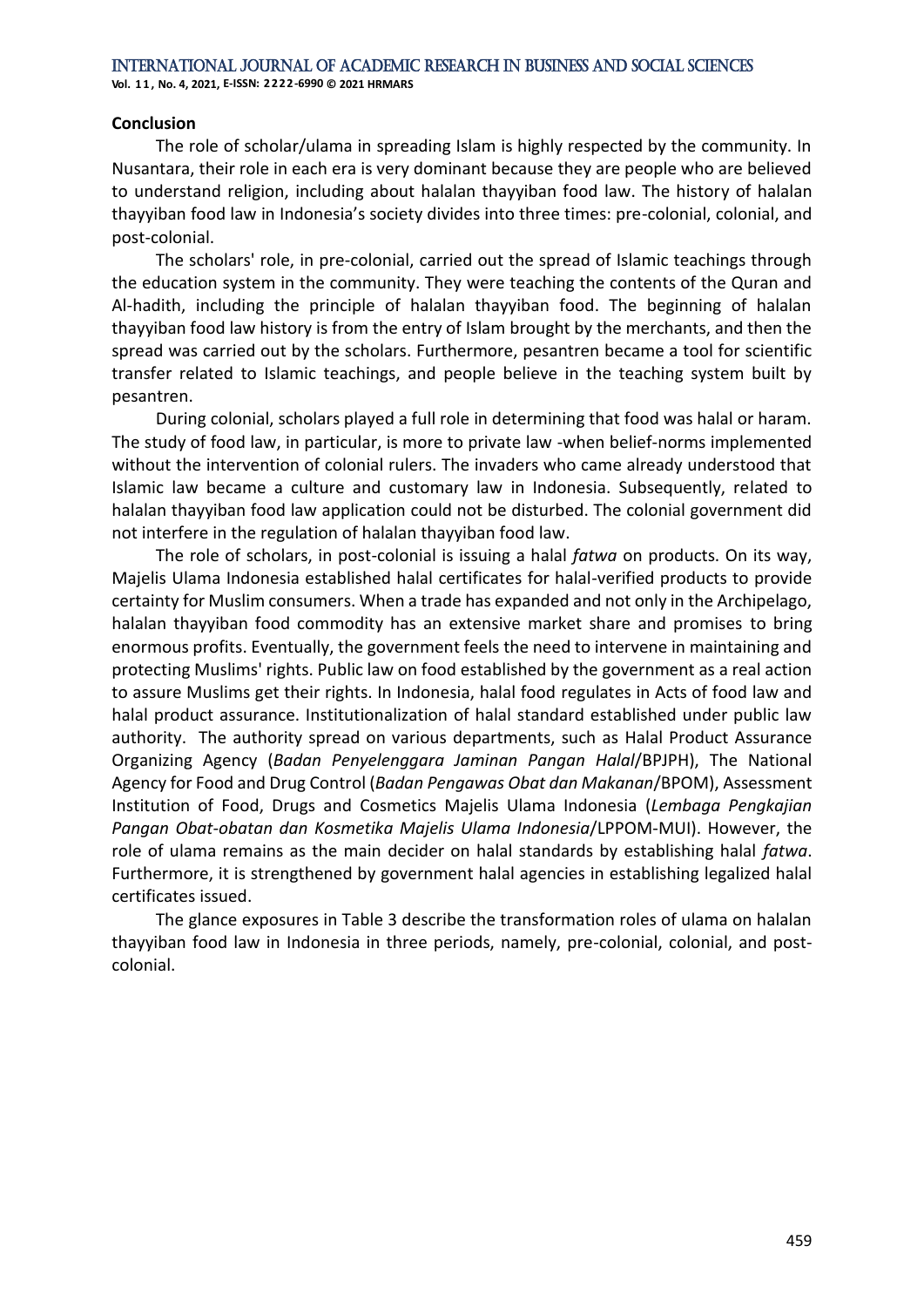International Journal of Academic Research in Business and Social Sciences **Vol. 1 1 , No. 4, 2021, E-ISSN: 2222-6990 © 2021 HRMARS**

*Role(s) Pre-Colonial Colonial Post-Colonial Focus of Scholar Activity* | - Spreading of Religion Determining halal or halal for food Fatwa haram or halal *Key Nature/Institution* - Pesantren - Palace - Pesantren - Independent (without the support of government) Certification of halal products -LPPOM-MUI -BPJPH *Challenges* Local culture adjustment Local culture adjustment Globalization Legal Product/Law | Private food Law *(Fiqh)* Private food law *(Fiqh)* Public Food Law (Government take their part to protect Muslims for gaining halal food) - Act No. 18/2012 - Act No. 33/2014

#### **Table 3: Transformation of ulama's role on Halalan Thayyiban Food Law in Indonesia**

All in all, theorizing about transformation of ulama's role are as follow:

- a. The system is the person. In the period of pre-colonial and colonial, ulama take their part to spread Islamic teachings. The fiqh values of halalan thayyiban food evolve into daily life activities of people. Subsequently, the norms transformed into customary law, and the supervisor of its implementation was ulama.
- b. The system is the institution. In the post-colonial, ulama is part of the institution of halalan thayyiban food law under public law. Nowadays, ulama's roles have been institutionalized by the system without reducing their authority. Eventually, the institution becomes the system of halalan thayyiban food law.

#### **Acknowledgement**

Great gratitude addressed to the Islamic Development Bank for financial support. We thank our respondents who provided insights and expertise on this paper.

#### **Corresponding Author**

Ikomatussuniah, Centre for Policy Research and International Studies (CenPRIS) Universiti Sains Malaysia, 11800 USM, Pulau Pinang, Malaysia. Email: iko@untirta.ac.id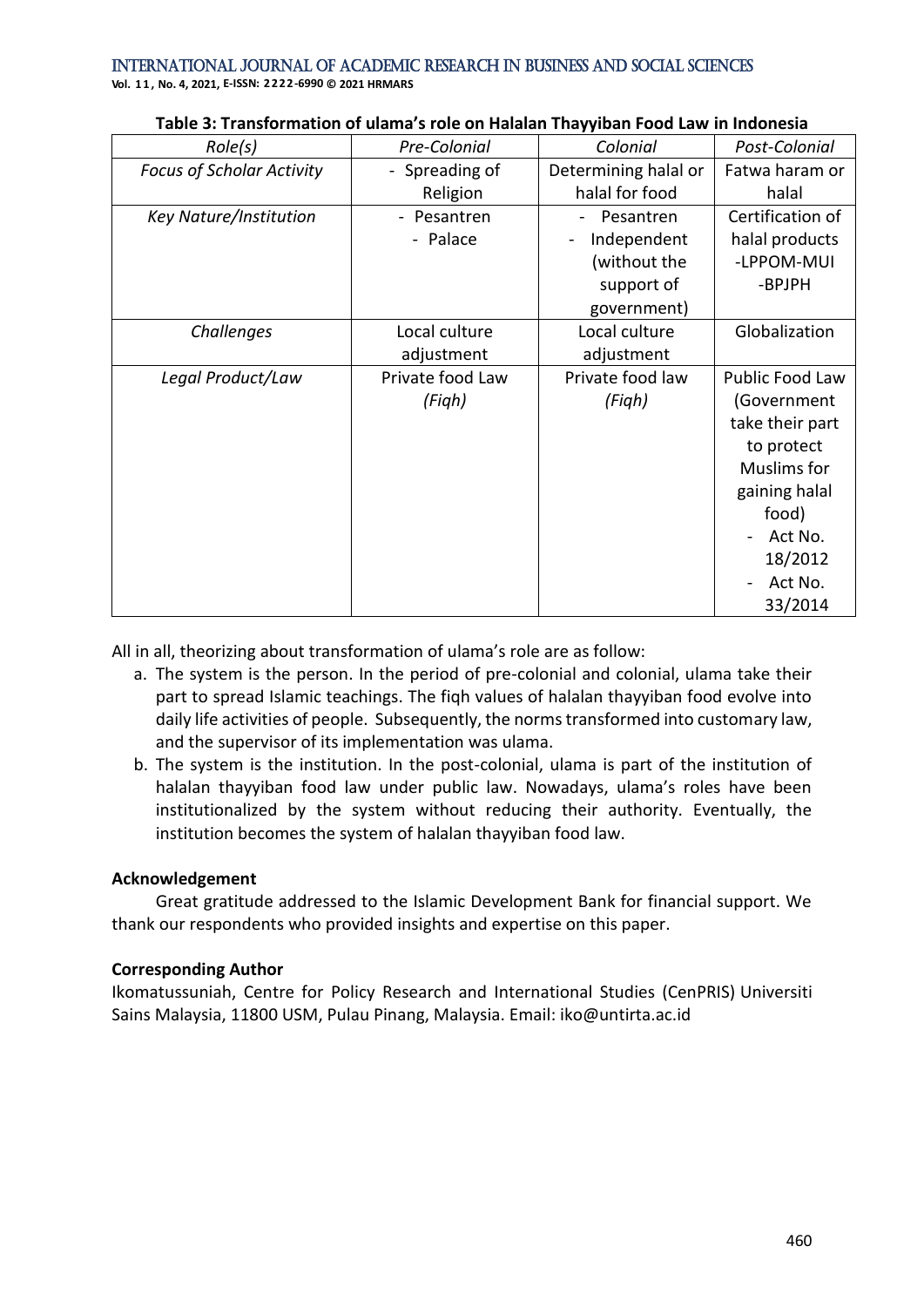**Vol. 1 1 , No. 4, 2021, E-ISSN: 2222-6990 © 2021 HRMARS**

#### **References**

#### *Journal article*

- Anggraheni, D. S., Attamimi, H., & Jumardi. (2020). Perkembangan Kerajaan Islam di Banten pada Masa Sultan Ageng Tirtayasa dalam Aspek Politik dan Sosial. *Pattinggaloang: Jurnal Pemikiran Pendidikan Dan Penelitian Kesejarahan*, *7*(2), 146–159.
- Hardjono, I. (2008). Hukum Islam di Indonesia dalam Perspektif Sejarah Hukum. *SUHUF*, *20*(1), 1–22.
- Mudiono, & Wasino. (2015). Perkembangan Tanaman Pangan di Indonesia Tahun 1945-1965. *Journal of Indonesian History*, *4*(1).

#### *Book*

- Ali, M. D. (2013). *Hukum Islam, Pengantar Ilmu Hukum dan Tata Hukum Islam di Indonesia*. Jakarta: Rajagrafindo Persada.
- Ambary, H. M. (1998). *Menemukan Peradaban: Jejak Arkeologis dan Historis Islam Indonesia*. (J. Burhanuddin, Ed.) (Pertama). Jakarta: Logos Wacana Ilmu.
- Aripin, I. J. (2013). *Jejak Langkah Peradilan Agama di Indonesia*. Jakarta: Kencana Prenada Media Group.
- Azizy, A. Q. (1980). Peradilan Islam Batasan UIasan dan Sejarahnya di Indonesia. Semarang: Fakultas Syariah IAIN Walisongo.
- Azra, A. (2013). *Jaringan Ulama Timur Tengah dan Kepulauan Nusantara Abad XVII & XVIII: akar Pembaruan Islam Indonesia* (1st ed.). Jakarta: Kencana.
- Blaikie, N. (2007). *Approaches to Social Enquiry* (2nd ed.). Cambridge, UK: Polity Press.
- Iqbal, M. (2009). *Hukum Islam Indonesia Modern Dinamika Pemikiran dari Fiqh Klasik ke Fiqh Indonesia*. Pamulang: Gaya Media Pratama.
- Kassem, M. (2014). Fatwa in the Era of Globalization. *Ifta' and Fatwa in the Muslim World and the West*, 89-104.
- Lapidus, I. M. (2000). *Sejarah Sosial Umat Islam*. Jakarta: Raja Grafindo Persada.
- Meulen, B. Van Der. (2011). *Private Food Law: Governing Food Chains Through Contract Law, Self-regulation, Private Standards, Audits and Certification Schemes*. (B. van der Meulen, Ed.), *Wageningen Academic* (1st ed.). Wageningen: Wageningen Academic. <https://doi.org/10.3920/978-90-8686-730-1>
- Munoz, P. M. (2009). *Kerajaan-Kerajaan Awal Kepulauan Indonesia dan Semenanjung Malaysia: Perkembangan Sejarah dan Budaya Asia Tenggara (Jaman Pra Sejarah-Abad XVI)*. (Adve, Ed.) (1st ed.). Yogyakarta: Mitra Abadi.
- Pires, T. (1944). *The suma oriental of Tomé Pires. An account of the east, from the Red Sea to Japan, written in Malacca and India in 1512-1515 and the Book of Francisco Rodrigues rutter of a voyage in the Red Sea, nautical rules, almanac and maps, written and drawn in the*. *Hakluyt Society* (Second Ser, Vol. I). London: McGill University Library.

Soedarna, D. (1986). Sejarah Peradilan Islam. Pekalongan: Fakultas Syari'ah lAIN Walisongo. Suntana. (2014). *Politik Hukum Islam*. Bandung: Pustaka Setia.

- Tjandrasasmita, U. (2009). *Arkeologi Islam Nusantara* (Cetakan Pe). Jakarta: KPG (Kepustakaan Populer Gramedia).
- Zulham. (2018). *Peran Negara dalam Perlindungan Konsumen Muslim Terhadap Produk Halal* (1st ed.). Jakarta Timur: Kencana.